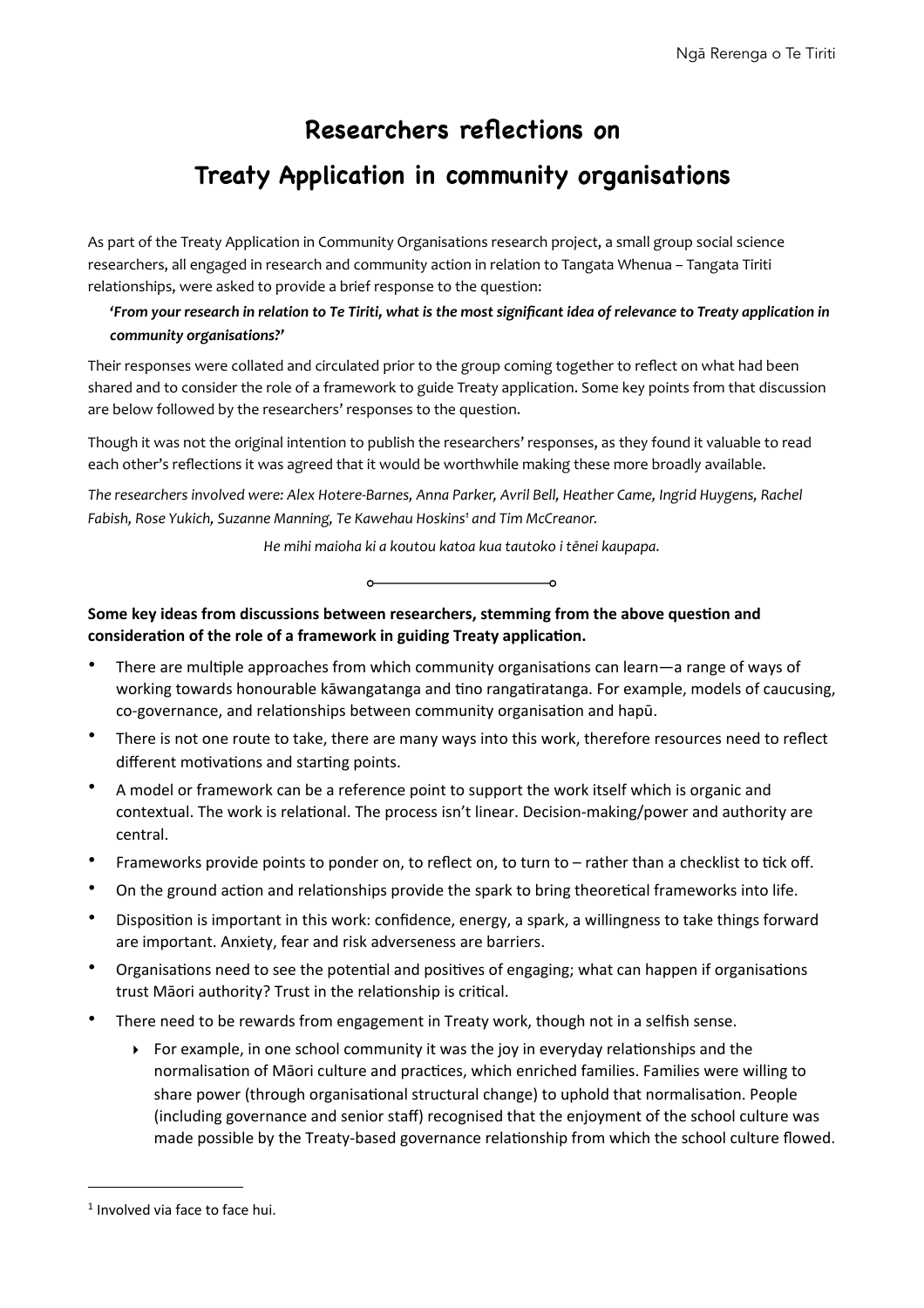# **Alex Hotere-Barnes**

The most relevant idea to me with regards to Treaty application is acknowledging and working with "Pākehā paralysis". I describe Pākehā paralysis in the following way:

Emotional and intellectual difficulties that Pākehā can experience when engaging in social, cultural, economic and political relations with Māori because of: a fear of getting it wrong; concern about perpetuating Māori cultural tokenism; negative previous experiences with Māori; and/or a confusion about what the 'right' course of action may be.

Addressing Pākehā paralysis is important because Pākehā paralysis inhibits positive change:

- (1) *Ethics of Pākehā engagement with Māori:* Pa[erns of Pākehā dominance and Māori sub-ordinance create an ethical minefield about how Pākehā can ethically engage with Māori. This complexity generates Pākehā paralysis by impeding Pākehā agency, holding back expertise and resources, thereby putting the hope of new ethical relationships with Māori at risk.
- (2) *Pākehā contributions to systemic change:* Pākehā paralysis can potentially hinder the roles Pākehā can take in positively transforming monocultural and monological systems that reproduce poor outcomes for Māori. At its worst, Pākehā paralysis results in Pākehā choosing to opt out of improving our public systems because "it's too difficult and not my problem".

*Working with Pākehā paralysis:* I have found the following interlocked capabilities and dispositions useful to consider in order to openly address Pākehā paralysis personally and structurally when working with Māori:

- *Value peoples' cultural identity*: When Pākehā value the multiple ways our cultural identity can be expressed in relationships with Māori, we strengthen our capability to become more proactive in the relationship. This can be a proactive approach which is not naïve, but is critically aware of the powerdynamics that shape Māori-Pākehā terms of engagement.
- *Recognise the politics and use of reo and tikanga Māori:* It is important to clarify the motivations and potential of Pākehā learning and using reo and tikanga in our work, and realise the politics of accountability to Māori in this process. Pākehā accountability is a crucial, but underestimated, part of building working relationships between Māori and non-Māori. Pākehā must be able to critically discern when, how and to what purpose we use reo and tikanga Māori in our thinking and practice.
- *Be comfortable with complexity*: Developing the capability to accept cultural complexity involves clarity about one's intentions and negotiating change as it evolves. When Pākehā acknowledge and work with our own discomforts, new forms of learning and change take place. These can strengthen our resilience in the face of paralysis.
- Sustain the self: "Being with" cultural complexity in Māori-Pākehā relations involves traversing twists and turns, therefore sustaining one's involvement is a fundamental capability. No matter what the context of relationship-building with Māori, experience suggests that sustaining relationships over time has proven more effective than spreading oneself too thin, or dipping in and out.
- *Commit to evolving and long-term relationships*: For Pākehā an appreciation of long-term relationships with Māori is analogous to understandings of 'ethical accountability'. Long-term relationships demonstrate loyalty to the genealogy of the relationship, and a respect for the skills and integrity of those involved in the relationship.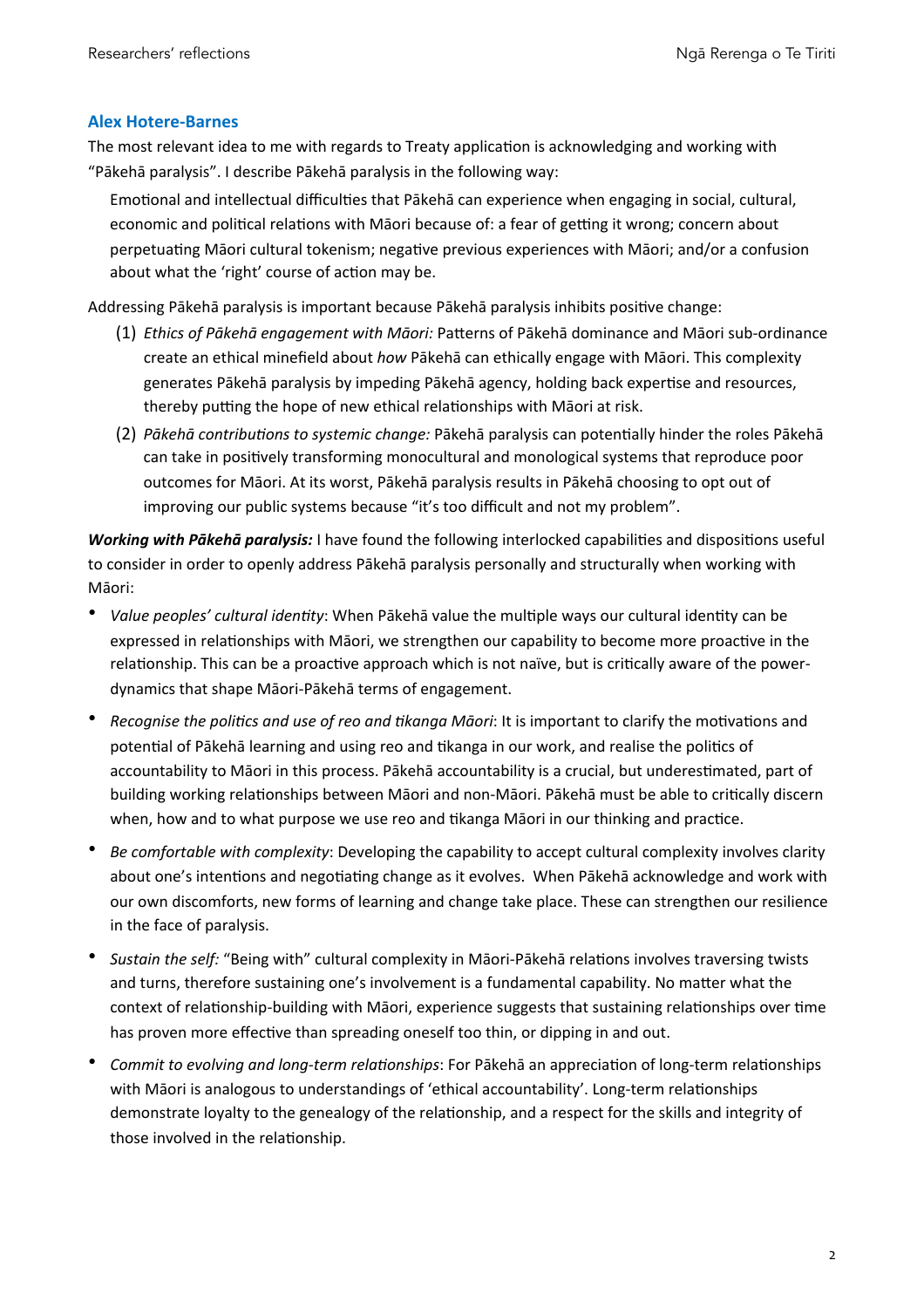### **Anna Parker**

### Generative tension - socially just relationships

The contribution I have to offer is from the research<sup>[2](#page-2-0)</sup> I undertook with third generation Treaty workers centres on the concept of 'Te Tiriti' as 'relationship-based work'. Treaty application in community organisations becomes a re-imagining of the relational space of our organisations/groups so that our organisations become the generators of socially just relationships, moving beyond a narrower interpretation of Treaty application. The challenge from the research implored us to re-examine our organisational processes from a relational lens, looking to our framing of others, examining power and what change is needed within our groups for relationships to be valued and central.

The research positioned relationships as central to social justice practice, that it is within the context of relationship that we can come to recognise the need to unfix and decentre our "meanings" and to compose our differences as generative dialogue. In the words of one participant:

*[It]* is about questioning ourselves, it is about questioning our identities, our relationships with each *other, with the land, our history.* (Hinengaro)

The process of continually questioning ourselves can "unfix" our identities, relationships and history, where rigid meanings do not serve a decolonisation practice.

# **The unfixing of meaning:**

Within socially just relationships we have the opportunity to decentre our knowing, to disrupt our meanings, categories, and assumptions of each other, to turn towards vulnerability and responsibility. Informants problematise simple binary constructs of identity politics, and in doing so argue for an unfixing of oppositional meaning and categories, calling for more fluid relational constructions. And by recognising the nuances of power and the complexities of group and individual experiences, the entanglement of histories, informants also call into question rigid or fixed concepts of power, and of our colonial relationships. The challenge is for concepts that can address colonisation and dominant cultural power while responding to entangled relationships.

#### **Generative tension:**

Another significant strand of what contributed to a concept of "socially just" relationships, amongst the informants of the research, required an agonistic positioning of tension and differences in our relationships — where one position does not have to dominate the other, but can be held in respectful and reflexive dialogue. This composing of tension as generative, moving away from a need for consensus, requires a reworking of our methodologies for social change.

The contribution from this research that speaks to Treaty application in community organisations asks for a wide commitment from a group to engage in organisational transformation as part of the process of building Treaty based relationships. It asks for a commitment to reflexive practice, self and group review, along with processes and audits that allow for an understanding of how power operates from multiple viewpoints.

#### **Avril Bell**

I think the most significant idea I have currently is super basic – and that is that there is nothing like working together with a Māori community on a project in some kind of way as a way to learn about your/ our Treaty responsibilities and relationships. It's a bit of a Nike – Just do it – message.

<span id="page-2-0"></span><sup>&</sup>lt;sup>2</sup> See https://ourarchive.otago.ac.nz/handle/10523/4437 for the abstract to download Anna's MA thesis.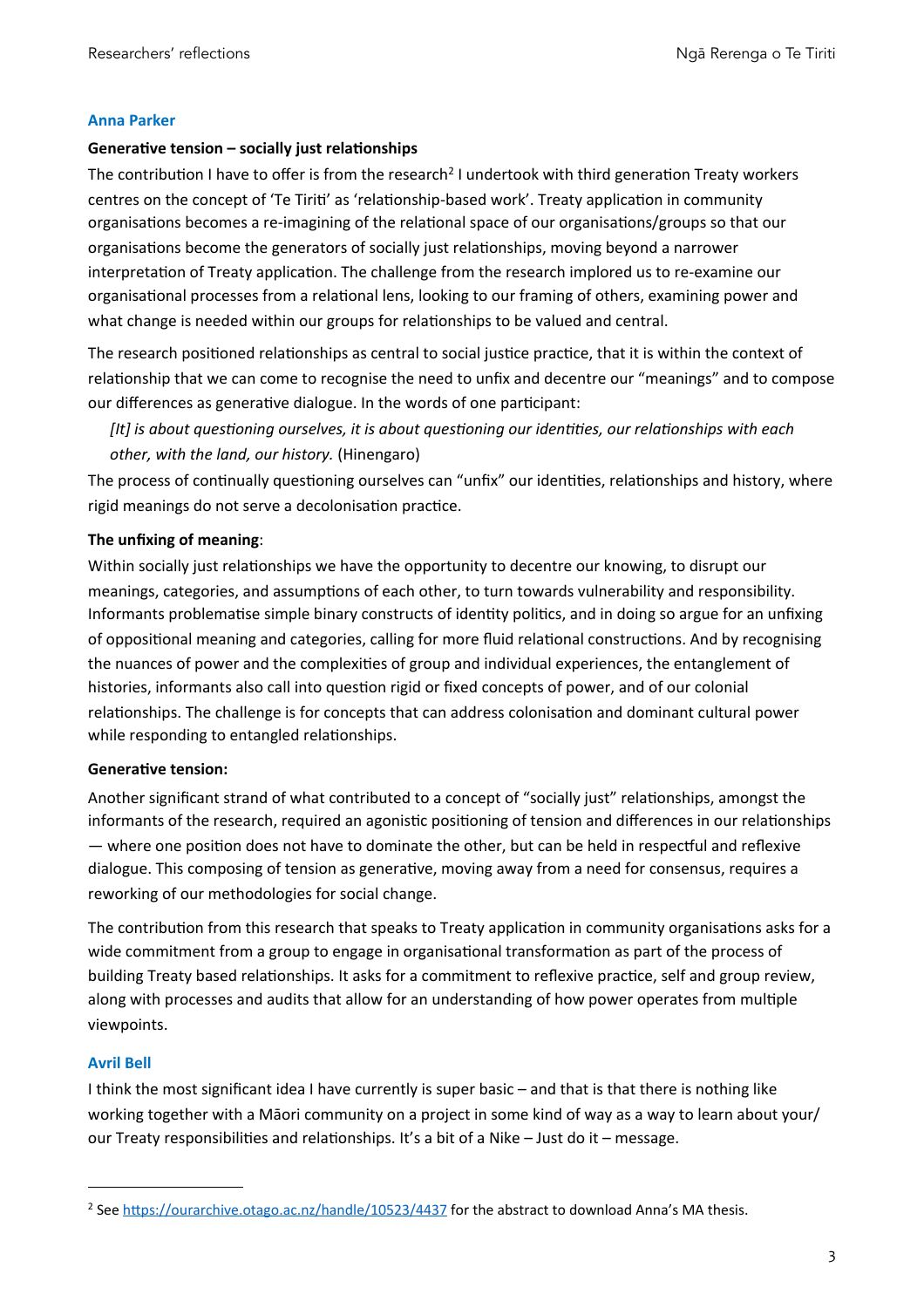Be prepared to be discombobulated and expect it to be painful at times. Expect to have some of your ideas, assumptions, and expectations turned on their heads. Try to roll with that. Expect to learn that Te Ao Māori is radically different from Te Ao Pākehā in some important ways and that there are opportunities to learn something profoundly new. Some of it will be exciting and expand your horizons of possibility. Some of it won't 'work' for you. Either way is ok. Aim to stay 'in relation'. Don't expect to be affirmed. Don't be too earnest – lighten up! Have a strong sense of your own project and commitments and keep turning up.

# **Heather Came**

Some key ideas extracted from an article I am writing with Keith Tudor 'Bicultural praxis: the relevance of Te *Tiriti o* Waitangi to health promotion internationally' to be published in the International Journal of Health **Promotion and Education.** 

#### **Propositions from Te Tiriti Praxis**

Alice Walker (cited in Parmar 2011) talked about activism as being her rent for living on this earth. Given the colonial legacy of injustice, deprivation and disparities between indigenous and nonindigenous people, we the authors argue that embracing Tiriti-based praxis is our 'rent' for living on this land. We have each wrestled with the application of Te Tiriti for considerable time: the first author from the perspective of a seventh generation Pākehā New Zealander engaged in antiracism activism over decades; the second author from the standpoint of anti-racist activism overseas and, since settling in Aotearoa New Zealand, being engaged in bicultural dialogue in his profession.

The following four propositions have emerged from ongoing dialogue with activists, practitioners, and academic colleagues and teaching Te Tiriti to students from diverse backgrounds.

- (1) That practitioners learn the history of the land on which one practices
- (2) That the practitioner observes and nurtures cultural good manners
- $(3)$  That the practitioner actively support the continuation and restoration of indigenous control and authority
- (4) That the practitioner prioritise work that advances indigenous aspirations.

#### **Ingrid Huygens**

#### **Affirming Māori authority**

# From my PhD research<sup>[3](#page-3-0)</sup> into the Treaty journeys of diverse community organisations from 1984 – 2000, *narrated at Treaty Conference 2000*.

The most significant idea of relevance in Treaty application, appearing early in most of the Treaty journey stories, was the (new to many Pākehā) notion of 'affirming Māori authority'. It seemed that this was the fundamental shift that organisations and individuals made, and that many diverse actions flowed from this  $idea - re\text{-}constituting the organisation with a new constitution, restricting its institutional structure,$ creating specific authority positions for Māori – either as mana whenua, or as experts in serving Māori clients, providing new or changed services built around Māori needs and values, redistributing resources towards Māori needs, professional development for staff about the Treaty and Māori tikanga, and so on.

Furthermore, when organisations viewed Māori authority as an autonomous authority, this led to a shift in the relationship between Māori and non-Māori in the organisation. Where there had been a relationship of

<span id="page-3-0"></span><sup>&</sup>lt;sup>3</sup> See http://researchcommons.waikato.ac.nz/handle/10289/2589 for the abstract and to download Ingrid's PhD thesis.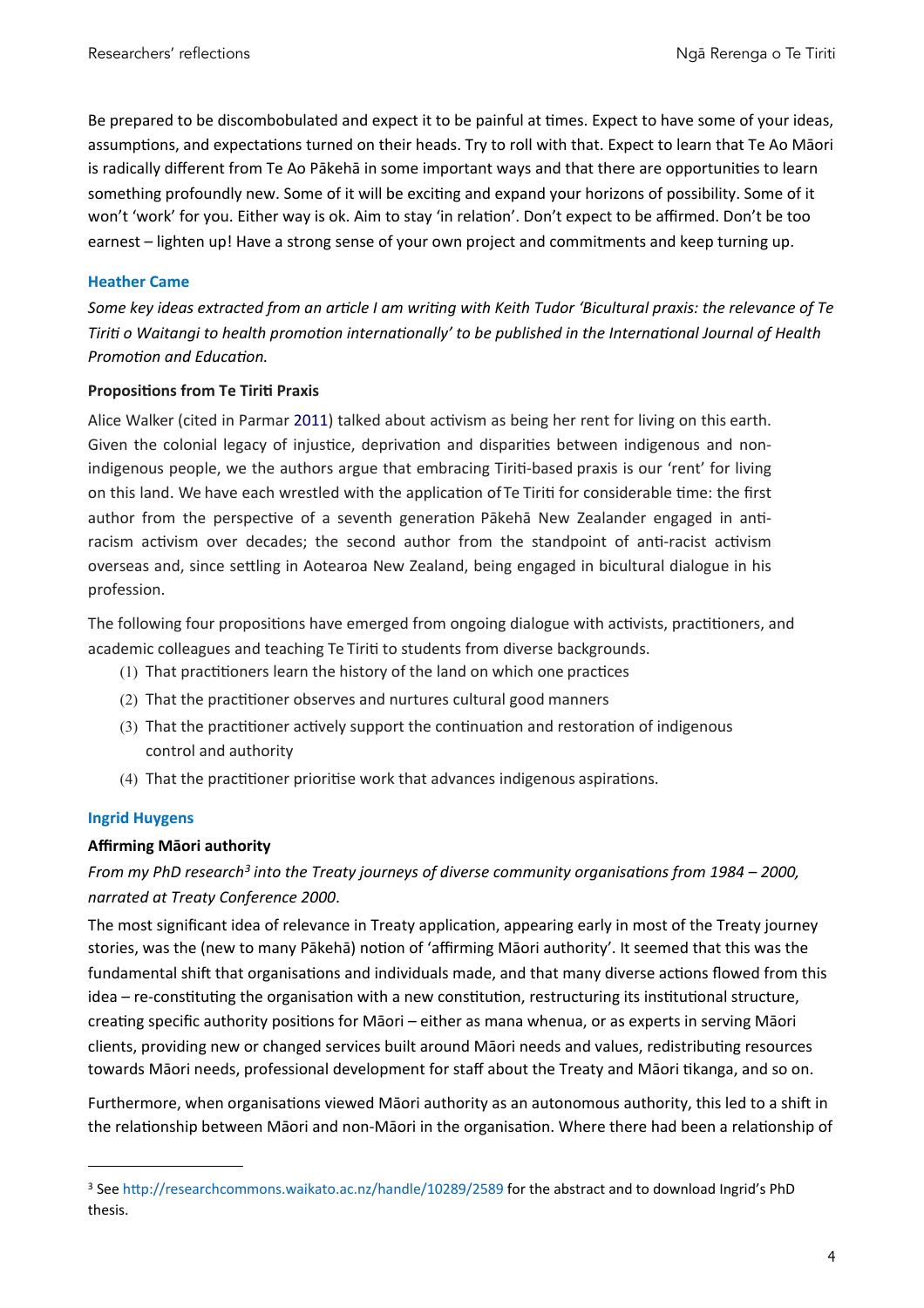Pākehā monocultural dominance, and an assimilative dynamic, now there was a relationship based on mutual agreement, with processes for consulting each other, taking each other into account, and being accountable to each other.

Of course, organisations also reported that monoculturalism, racism and assimilative pressures continued, and that there was much discomfort and struggle in the journey of Treaty application.

Often, efforts at Treaty application led to Māori authority being affirmed in particular sites in a larger organisation, rather than the whole organisation  $-$  a particular department or maybe a service team. The tensions at the interfaces between value systems would create difficulties for the staff, particularly the Māori staff involved. These enclosed sites of affirming Māori authority often struggled to survive.

# **References:**

Huygens, I. (2006). Discourses for decolonisation: Affirming Māori authority in New Zealand workplaces. Journal of Community and Applied Social Psychology, 16(5), 363-378.

Also Chapter 9 in my PhD Processes of Pākehā change in response to the Treaty of Waitangi (2007).

# **Rachael Fabish[4](#page-4-0)**

I think the most significant idea for Treaty application in community organisations is the need to let go of "expert" status. Perhaps this will not be equally true for all forms of community organisations, but in the spaces I have worked (anarchist collectives and the sexual violence specialist sector), which aim at changing social norms, there are often strong assumptions about Pākehā activists having the answers to society's problems. So much of the thinking that has been done around challenging the privileged forms of knowing in the academic arena can also be extended to community spaces. And for Pākehā to partner with Māori, we need to recognise that Māori frameworks and solutions are equally valid to mainstream/Western approaches. 

Among many social services that community organisations attempt to provide, Māori are often seen as "hard to reach". This deficit model doesn't acknowledge that dominant approaches are not universally appropriate. Plus, all issues in Aotearoa are "Māori issues" and Māori knowledge(s) and practices offer valid solutions to those issues. Giving up expert status ultimately means giving up power and control, and is necessary for shared decision-making.

For me, recognising the "insider's epistemic privilege" of Māori – who have the ability to understand Māori experience intimately from lived experience – means accepting a great deal of "epistemological discomfort" for Pākehā. I say Pākehā, rather than Tauiwi or other specific people who are also involved in community organising, because I don't expect non-Pākehā to experience the same assumption that their way of knowing is the only way. This "epistemological discomfort", from realising that the world is not the way we understood it to be, leaves all of our models for change or analysis about the state of the world open for challenge. It's confusing and can be "paralysing".

But I see engaging with this confusion as vitally important. I think the danger with Pākehā learning about the Treaty and colonisation without being willing to embrace "epistemological discomfort" leads to a "tickbox" approach to being "good Pākehā", re-establishing those Pākehā as experts in ethical practice etc. This stops people from really listening and being open to the genuine difference Māori colleagues/partners offer. An awareness of colonisation or Te Tiriti principles cannot be simply added onto existing models of

<span id="page-4-0"></span><sup>&</sup>lt;sup>4</sup> To download Rachael's thesis search *Black Rainbow: Stories of Māori and Pākehā working across difference* Fabish, Rachael (Victoria University of Wellington, 2014)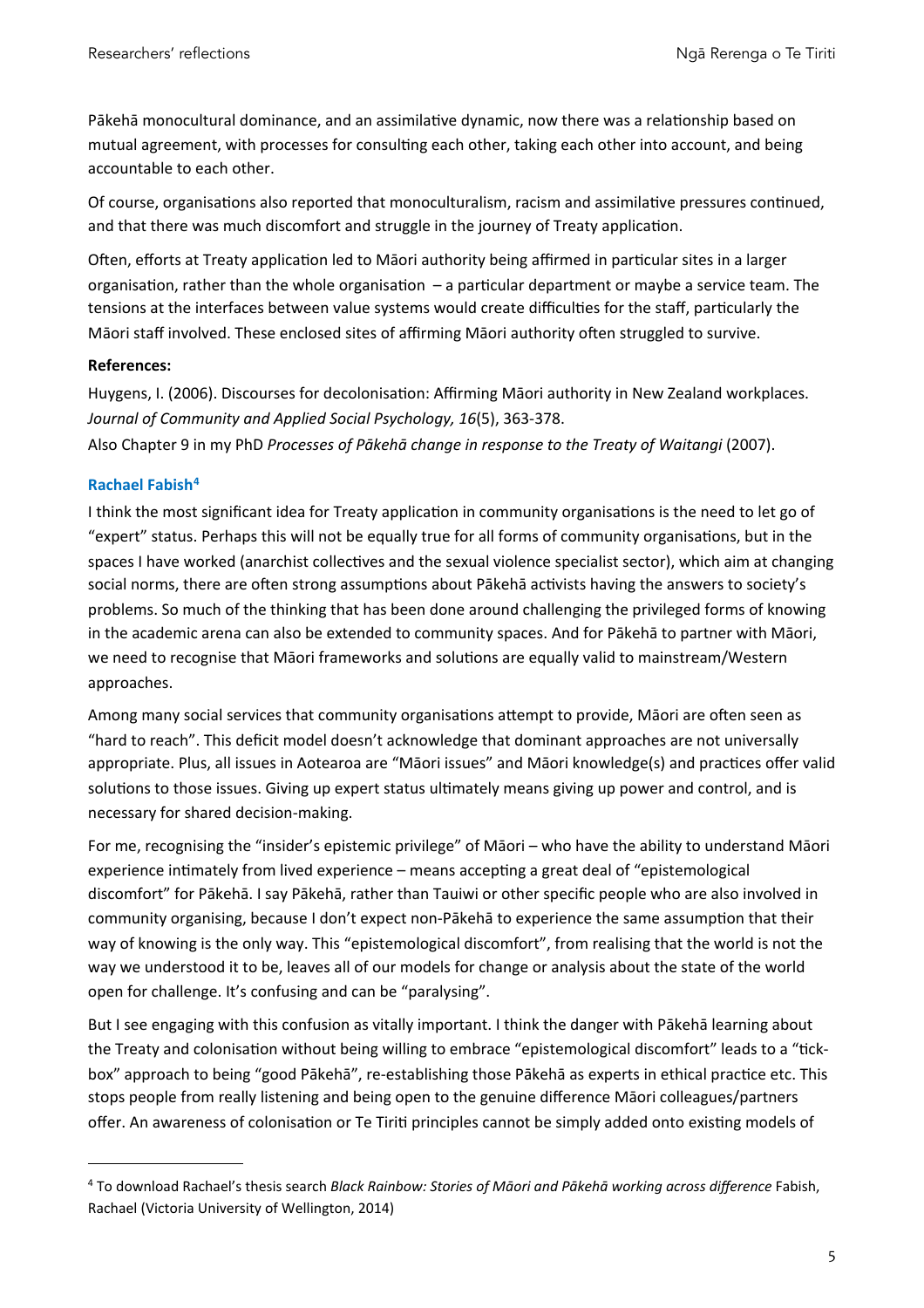working/thinking that an individual/organisation holds – those models of working/thinking themselves have to be open to challenge.

That's not to say that all non-Māori models should be thrown out in favour of appropriating Māori ones. Pākehā attempting to "become" Māori is another form of trying to re-gain expert status.

I like the idea of "ignorance" as an ethical practice, which always acknowledges the limits of shared understanding. This does not mean lack of engagement – I find a great deal of reading and thinking is needed to make sure there is enough common ground to allow me to really listen to what Māori practitioners say, so we are not just "talking past each other". But it is in those conversations that I am most reminded of my limits.

I think that this ability to let go of expert status and see the difference that presents itself in any encounter with another person is really useful for many kinds of community organisation. I find the most hope in approaches that are difference-centred and see people as experts in their own lives, in control of their own healing/growth/change. This means not only being better Treaty-partners, but also doing a better job at offering the kind of support (or social change) we hope to give all people who access our services.

# **Rose Yukich**

# *PhD candidate/Te Puna Wananga/University of Auckland<sup>[5](#page-5-0)</sup>*

Whilst the struggles over the Treaty in education policy rhetoric from the mid-80s to early 90s seem to have little relevance to Treaty application in community organisations, one of the ideas emerging from the research may be of value to the discussion. I have collected the stories of former politicians, public servants and teachers involved with the early history of national curriculum development with a focus on two key documents – the 1987 *Curriculum Review* and the 1993 *NZ Curriculum Framework*. The influence of existing relationships, attitudes and beliefs the policymakers brought to the task was a key factor in the Treaty being included in these curriculum policies.

In the mid-1980s when the members of *Curriculum Review Committee* were first meeting, the Treaty and its discursive possibilities were still 'new' for both Māori and Pākehā that I have spoken with. The Waitangi Tribunal Wai 11 Te Reo claim, for example, and its flow on effects were yet to unfold. What was *not* new for the participants (in fact it was based on years of experience in their schools and communities), was their desire to do well by all children in the education system, and in particular to improve the schooling experience of Māori students. To that end, their stories feature personal and professional cross-cultural entanglements that pre-dated awareness of the Treaty. When the Treaty 'arrived' in the *Curriculum Review Committee's* discussions, it mapped onto existing relationships and practice, onto ideals of social justice/ doing what's right. The Treaty was understood as adding value, a strategic lever to promote and legitimise pre-existing aspirations and an ongoing sense of responsibility about working for change. It was not so much the Treaty itself (although this was important), but who and what in the participants' professional practice the Treaty represented and supported. Whilst the context for the policymakers working on the second curriculum document in 1993 was markedly different to that of the 1987 *Curriculum Review*, a similar theme is emerging from my study – the Treaty discourse re-named or re-described what individuals were already committed to in terms of Pākehā responsibility and justice for Māori.

The main idea out of all of this that might be useful for the community organisations project has something to do with 'warming up' the Treaty. The Treaty can be experienced as a cold, legalistic object imposed from without. Or alternatively working with the Treaty signals the beginning of a discussion about how the

<span id="page-5-0"></span><sup>5</sup> https://unidirectory.auckland.ac.nz/people/r-yukich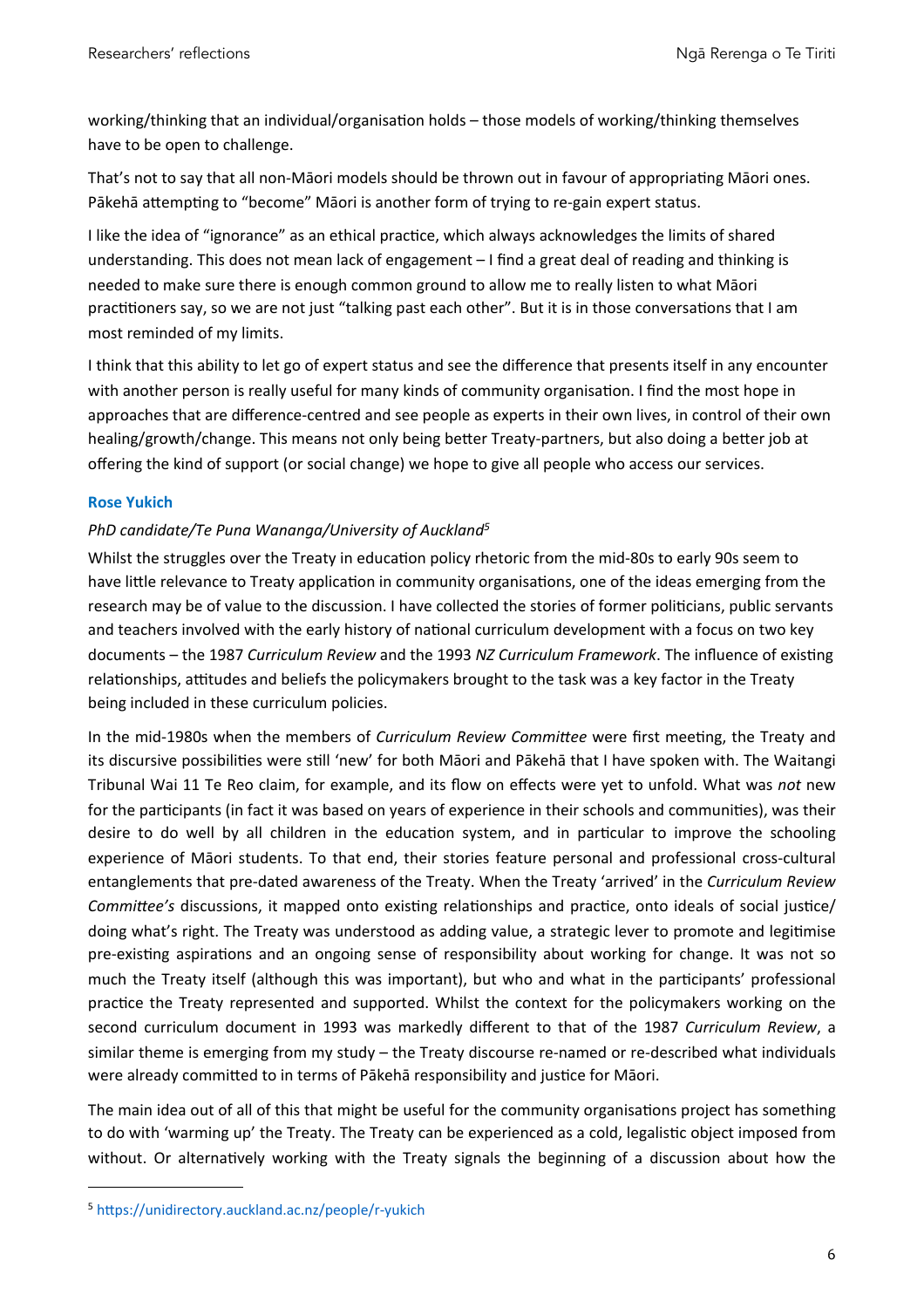experiences, wisdom, and relationships internal to the integrity of any organisation and its people can lead to exploring not just the associated challenges and risks, but also the common ground the organisation already shares with Treaty discourses.

#### **Suzanne Manning**

My research explored the Playcentre Federation as a case study in applying Te Tiriti o Waitangi, from the 1989 commitment to biculturalism through to the election of Tiriti-based co-presidents in 2011 (Manning, 2014). A further study looked at the biculturalism evident in Playcentre Awareness Week posters from 1990, 2006 and 2010 (Manning, 2013). From these analyses I have come to the conclusion that Tangata Whenua representation in governance structures is vital to effective implementation of Te Tiriti in community organisations. There is no substitute for people who have the lived experience of being Māori being present at the decision-making table, and this representation needs to be built into the organisational structure so that it is does not have to be re-negotiated at every election. Even with the best intentions from Pākehā, it is easy to overlook the Māori perspective when it is not something that one lives with on a daily basis. Pākehā need to be reminded, and a Māori presence in the governance structure provides that reminder.

Achieving representation in governance, however, is generally a long process and relies on other important factors. One of these factors is education, mostly (but not exclusively) directed at Pākehā. In order to accommodate kaupapa Māori, Pākehā need to understand something of Māori culture, and of the history, significance and philosophical implications of Te Tiriti in this country. To be a Pākehā New Zealander, rather than simply a colonist, one has to embrace this history and come to an understanding of how it affects contemporary social, political and organisational contexts. Further, there needs to be a critical mass of people in an organisation who share these understandings in order for progress towards applying Te Tiriti to be made. The bulk of the membership must accept the need for Tangata Whenua representation in order for it to be a positive experience. Time and education are therefore necessary pre-requisites.

One last thought is that a community organisation needs to question its traditional ways of operating as to whether these methods help or hinder the application of Te Tiriti. One of the key changes the Playcentre Federation made was to move from simple majority voting to consensus decision-making. This changed the focus of delegates from devising winning strategies to compromise, dialogue and negotiation. With consensus decision-making, reasons for viewpoints were as important as the viewpoints themselves, and this allowed space for new understandings. There is a commonly held belief in many Pākehā-originated community organisations that democracy is the best way for everybody in that organisation to contribute to decision-making, yet the conflation of democracy with voting often means that minority views are simply ignored. Consensus decision-making can help include more people's voices, and in turn, allow the organisation to consider different governance structures such as Tiriti-based co-presidents. Such dual structures can be seen as non-democratic because they give weight to a particular group of people which is not automatically open to everyone, yet in the cases I have analysed, it is these dual structures that result in more effective application of Te Tiriti. It comes down to priorities of the organisation.

#### **References**

Manning, S. (2013, November). *Presenting Playcentre to the public through posters*. Poster presented at NZARE conference, Dunedin.

Manning, S. (2014). Democracy meets rangatiratanga: Playcentre's bicultural journey 1989-2011. *History of Educa8on Review, 43*(1), 31-45. DOI: 10.1108/HER-10-2012-0033